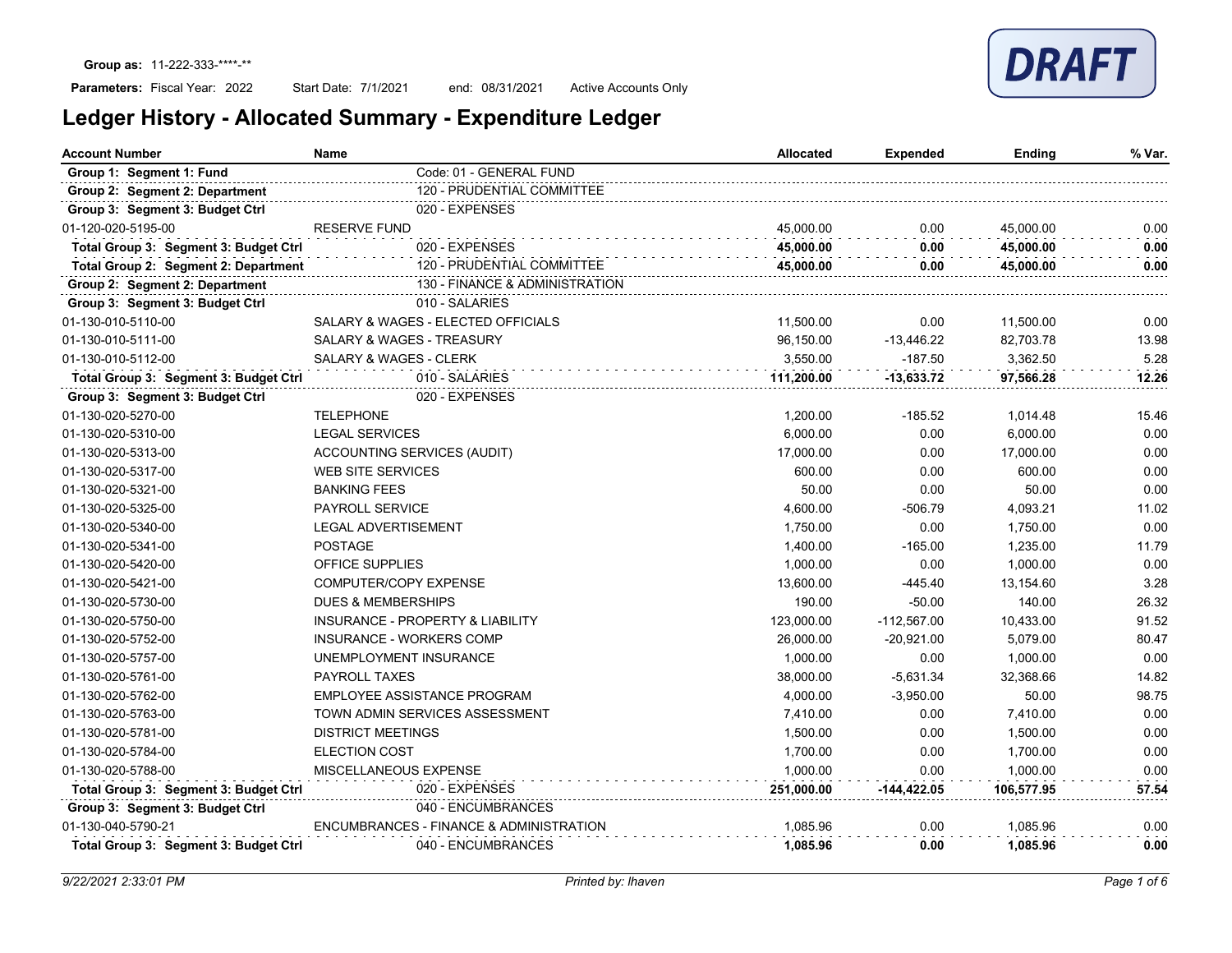Start Date: 7/1/2021 end: 08/31/2021 Active Accounts Only

| <b>Account Number</b>                 | <b>Name</b>                               | <b>Allocated</b> | <b>Expended</b> | Ending       | % Var. |
|---------------------------------------|-------------------------------------------|------------------|-----------------|--------------|--------|
| Total Group 2: Segment 2: Department  | 130 - FINANCE & ADMINISTRATION            | 363,285.96       | $-158,055.77$   | 205,230.19   | 43.51  |
| Group 2: Segment 2: Department        | 220 - FIRE                                |                  |                 |              |        |
| Group 3: Segment 3: Budget Ctrl       | 010 - SALARIES                            |                  |                 |              |        |
| 01-220-010-5113-00                    | <b>SALARY &amp; WAGES - CHIEF</b>         | 160,465.00       | $-25,821.56$    | 134,643.44   | 16.09  |
| 01-220-010-5115-00                    | SALARY & WAGES - DEPUTY CHIEF             | 117,875.00       | $-18,968.38$    | 98,906.62    | 16.09  |
| 01-220-010-5120-00                    | SALARY & WAGES - PERM FULL TIME           | 959,800.00       | $-177,470.44$   | 782,329.56   | 18.49  |
| 01-220-010-5124-00                    | <b>SALARY &amp; WAGES - INCIDENT PERM</b> | 35,000.00        | $-4,499.66$     | 30,500.34    | 12.86  |
| 01-220-010-5125-00                    | SALARY & WAGES - TRAINING FT              | 75,000.00        | -4,221.39       | 70,778.61    | 5.63   |
| 01-220-010-5126-00                    | SALARY & WAGES - VACATION COVERAGE        | 116,820.00       | $-22,436.42$    | 94,383.58    | 19.21  |
| 01-220-010-5127-00                    | SALARY & WAGES - SICK COVERAGE            | 100,000.00       | $-6,505.56$     | 93,494.44    | 6.51   |
| 01-220-010-5128-00                    | SALARY & WAGES - PERSONAL COVERAGE        | 32,600.00        | $-5,543.72$     | 27,056.28    | 17.01  |
| 01-220-010-5129-00                    | SALARY & WAGES - HOLIDAY PAY              | 49,880.00        | $-21,852.00$    | 28,028.00    | 43.81  |
| 01-220-010-5130-00                    | SALARY & WAGES - FULL TIME INJURY         | 60,000.00        | $-18,154.44$    | 41,845.56    | 30.26  |
| 01-220-010-5131-00                    | SALARY & WAGES - OTHER UNION              | 2,000.00         | 0.00            | 2,000.00     | 0.00   |
| 01-220-010-5132-00                    | SALARY & WAGES - EMERG LABOR              | 25,000.00        | $-3,426.56$     | 21,573.44    | 13.71  |
| 01-220-010-5133-00                    | SALARY & WAGES - LONGEVITY PAY            | 9,550.00         | $-2,100.00$     | 7,450.00     | 21.99  |
| 01-220-010-5144-00                    | SALARY & WAGES - EDUC INCENTIVE           | 53,920.00        | 0.00            | 53,920.00    | 0.00   |
| 01-220-010-5150-00                    | SALARY & WAGES - OTHER FT                 | 25,000.00        | $-1,679.24$     | 23,320.76    | 6.72   |
| 01-220-010-5155-00                    | SALARY & WAGES - EMS OFFICER              | 10,000.00        | 0.00            | 10,000.00    | 0.00   |
| Total Group 3: Segment 3: Budget Ctrl | 010 - SALARIES                            | 1,832,910.00     | $-312,679.37$   | 1,520,230.63 | 17.06  |
| Group 3: Segment 3: Budget Ctrl       | 020 - EXPENSES                            |                  |                 |              |        |
| 01-220-020-5210-00                    | <b>ELECTRICITY</b>                        | 14,000.00        | $-1,068.44$     | 12,931.56    | 7.63   |
| 01-220-020-5212-00                    | <b>HEATING</b>                            | 6,550.00         | $-212.80$       | 6,337.20     | 3.25   |
| 01-220-020-5213-00                    | <b>GASOLINE/DIESEL</b>                    | 12,000.00        | $-992.63$       | 11,007.37    | 8.27   |
| 01-220-020-5243-00                    | <b>REPAIRS/MAINT - BUILDINGS</b>          | 17,000.00        | $-718.36$       | 16,281.64    | 4.23   |
| 01-220-020-5245-00                    | <b>REPAIRS/MAINT - GROUNDS</b>            | 3,500.00         | 0.00            | 3,500.00     | 0.00   |
| 01-220-020-5246-00                    | <b>REPAIRS/MAINT - VEHICLES</b>           | 26,000.00        | $-3,532.81$     | 22,467.19    | 13.59  |
| 01-220-020-5247-00                    | REPAIRS/MAINT - RADIO EQUIP               | 5,000.00         | 0.00            | 5,000.00     | 0.00   |
| 01-220-020-5248-00                    | MAINT - PROTECTIVE CLOTHING               | 14,000.00        | 0.00            | 14,000.00    | 0.00   |
| 01-220-020-5249-00                    | MAINT - UNIFORMS FT                       | 12,000.00        | 0.00            | 12,000.00    | 0.00   |
| 01-220-020-5270-00                    | <b>TELEPHONE</b>                          | 3,500.00         | $-512.11$       | 2,987.89     | 14.63  |
| 01-220-020-5275-00                    | 911 DISPATCH                              | 37,500.00        | 0.00            | 37,500.00    | 0.00   |
| 01-220-020-5277-00                    | <b>TELEPHONE LINES - OTHER</b>            | 4,500.00         | $-77.60$        | 4,422.40     | 1.72   |
| 01-220-020-5300-00                    | PROFESSIONAL SERVICES                     | 20,000.00        | 0.00            | 20,000.00    | 0.00   |
| 01-220-020-5310-00                    | <b>LEGAL SERVICES</b>                     | 35,000.00        | 0.00            | 35,000.00    | 0.00   |
| 01-220-020-5312-00                    | PHYSICALS/PAT                             | 3,400.00         | 0.00            | 3,400.00     | 0.00   |
| 01-220-020-5316-00                    | <b>CMED FEES</b>                          | 4,000.00         | $-2,095.73$     | 1,904.27     | 52.39  |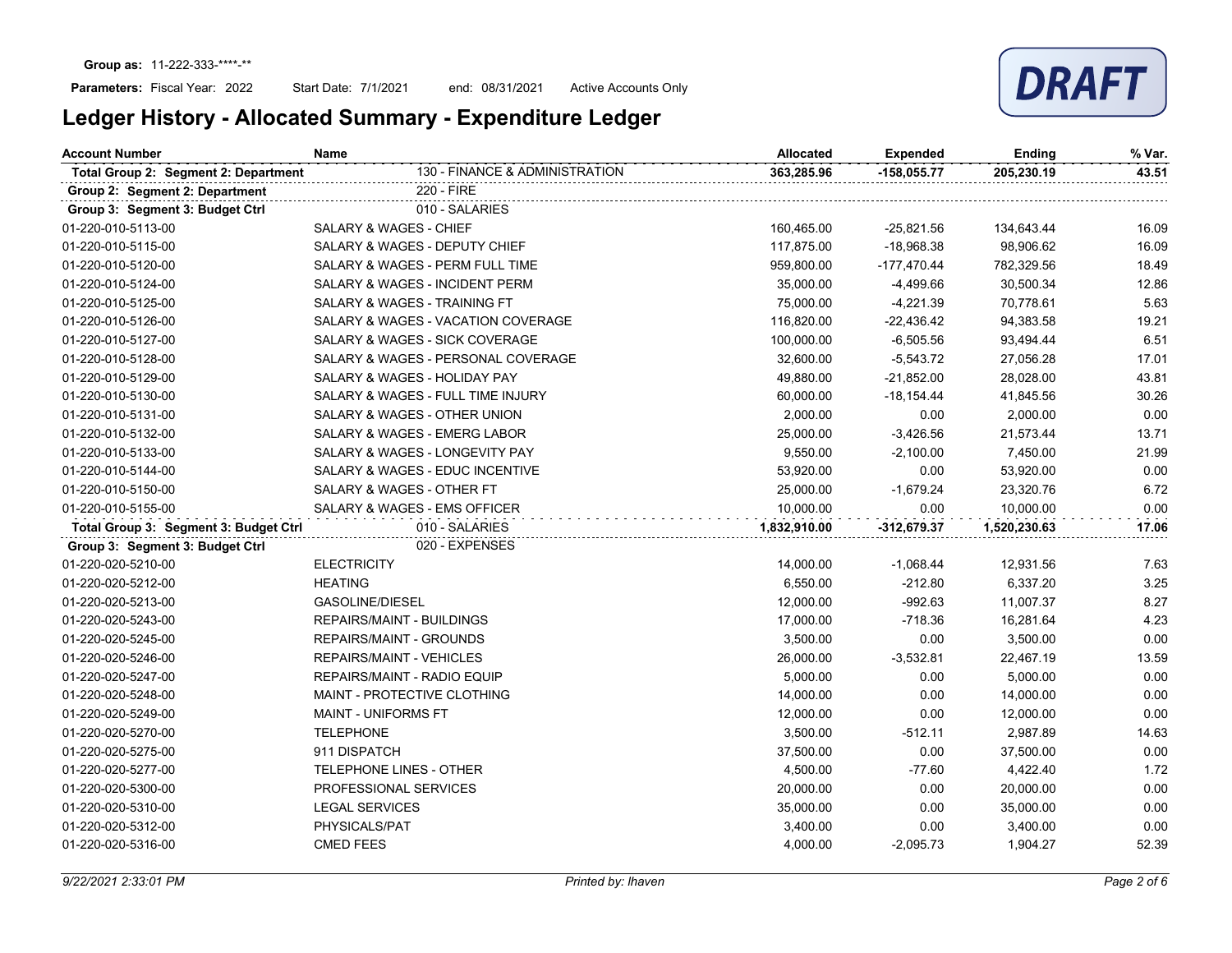Start Date: 7/1/2021 end: 08/31/2021 Active Accounts Only



| <b>Account Number</b>                 | <b>Name</b>                                | <b>Allocated</b> | <b>Expended</b> | Ending       | % Var. |
|---------------------------------------|--------------------------------------------|------------------|-----------------|--------------|--------|
| 01-220-020-5324-00                    | AMBULANCE BILLING                          | 12,000.00        | $-1,025.84$     | 10,974.16    | 8.55   |
| 01-220-020-5343-00                    | ADMINISTRATIVE EXPENSE                     | 18,000.00        | $-120.00$       | 17,880.00    | 0.67   |
| 01-220-020-5420-00                    | <b>OFFICE SUPPLIES</b>                     | 3,500.00         | 0.00            | 3,500.00     | 0.00   |
| 01-220-020-5423-00                    | <b>FIRE/RESCUE EQUIPMENT</b>               | 10,000.00        | $-157.99$       | 9,842.01     | 1.58   |
| 01-220-020-5424-00                    | <b>BUILDING SUPPLIES</b>                   | 8,000.00         | $-24.52$        | 7,975.48     | 0.31   |
| 01-220-020-5427-00                    | AMBULANCE SUPPLIES/EQUIPMENT               | 38,500.00        | $-5,645.01$     | 32,854.99    | 14.66  |
| 01-220-020-5730-00                    | <b>DUES &amp; MEMBERSHIPS</b>              | 2,500.00         | $-600.00$       | 1.900.00     | 24.00  |
| 01-220-020-5740-00                    | <b>TRAINING &amp; EDUCATION</b>            | 22,000.00        | 0.00            | 22,000.00    | 0.00   |
| 01-220-020-5741-00                    | FIRE PREVENTION EDUCATION                  | 1.200.00         | 0.00            | 1.200.00     | 0.00   |
| 01-220-020-5759-00                    | <b>INFORMATION TECHNOLOGIES</b>            | 23,000.00        | $-320.61$       | 22.679.39    | 1.39   |
| 01-220-020-5788-00                    | MISCELLANEOUS EXPENSE                      | 1,000.00         | 0.00            | 1.000.00     | 0.00   |
| Total Group 3: Segment 3: Budget Ctrl | 020 - EXPENSES                             | 357,650.00       | $-17,104.45$    | 340,545.55   | 4.78   |
| Group 3: Segment 3: Budget Ctrl       | 040 - ENCUMBRANCES                         |                  |                 |              |        |
| 01-220-040-5790-21                    | <b>ENCUMBRANCES - FIRE</b>                 | 3.980.92         | $-2,080.92$     | 1,900.00     | 52.27  |
| Total Group 3: Segment 3: Budget Ctrl | 040 - ENCUMBRANCES                         | 3,980.92         | $-2,080.92$     | 1,900.00     | 52.27  |
| Total Group 2: Segment 2: Department  | 220 - FIRE                                 | 2,194,540.92     | $-331,864.74$   | 1,862,676.18 | 15.12  |
| Group 2: Segment 2: Department        | 424 - STREET LIGHTING                      |                  |                 |              |        |
| Group 3: Segment 3: Budget Ctrl       | 020 - EXPENSES                             |                  |                 |              |        |
| 01-424-020-5210-00                    | <b>STREET LIGHTS - ELECTRICITY</b>         | 5.100.00         | $-619.60$       | 4,480.40     | 12.15  |
| 01-424-020-5240-00                    | <b>STREET LIGHTS - MAINT</b>               | 1,900.00         | 0.00            | 1,900.00     | 0.00   |
| Total Group 3: Segment 3: Budget Ctrl | 020 - EXPENSES                             | 7,000.00         | $-619.60$       | 6,380.40     | 8.85   |
| Group 3: Segment 3: Budget Ctrl       | 040 - ENCUMBRANCES                         |                  |                 |              |        |
| 01-424-040-5790-21                    | <b>ENCUMBRANCES - STREET LIGHTS</b>        | 593.38           | $-593.38$       | 0.00         | 100.00 |
| Total Group 3: Segment 3: Budget Ctrl | 040 - ENCUMBRANCES                         | 593.38           | $-593.38$       | 0.00         | 100.00 |
| Total Group 2: Segment 2: Department  | 424 - STREET LIGHTING                      | 7,593.38         | $-1,212.98$     | 6,380.40     | 15.97  |
| Group 2: Segment 2: Department        | <b>450 - WATER</b>                         |                  |                 |              |        |
| Group 3: Segment 3: Budget Ctrl       | 010 - SALARIES                             |                  |                 |              |        |
| 01-450-010-5114-00                    | SALARY & WAGES - SUPERINTENDENT            | 109,180.00       | $-17,569.44$    | 91,610.56    | 16.09  |
| 01-450-010-5120-00                    | SALARY & WAGES - SENIOR & JUNIOR OPERATORS | 175,155.00       | $-26,547.04$    | 148,607.96   | 15.16  |
| 01-450-010-5121-00                    | SALARY & WAGES - OFFICE MANAGER            | 63,994.00        | $-10,298.40$    | 53,695.60    | 16.09  |
| 01-450-010-5134-00                    | SALARY & WAGES - OT                        | 15,000.00        | $-2,116.82$     | 12,883.18    | 14.11  |
| 01-450-010-5140-00                    | SALARY & WAGES - ON-CALL                   | 11,700.00        | $-2,025.00$     | 9,675.00     | 17.31  |
| Total Group 3: Segment 3: Budget Ctrl | 010 - SALARIES                             | 375,029.00       | -58,556.70      | 316,472.30   | 15.61  |
| Group 3: Segment 3: Budget Ctrl       | 020 - EXPENSES                             |                  |                 |              |        |
| 01-450-020-5210-00                    | <b>ELECTRICITY</b>                         | 75,000.00        | $-8,306.27$     | 66,693.73    | 11.08  |
| 01-450-020-5212-00                    | <b>HEATING</b>                             | 2,500.00         | $-69.77$        | 2,430.23     | 2.79   |
| 01-450-020-5213-00                    | <b>GASOLINE/DIESEL</b>                     | 10,000.00        | $-760.72$       | 9,239.28     | 7.61   |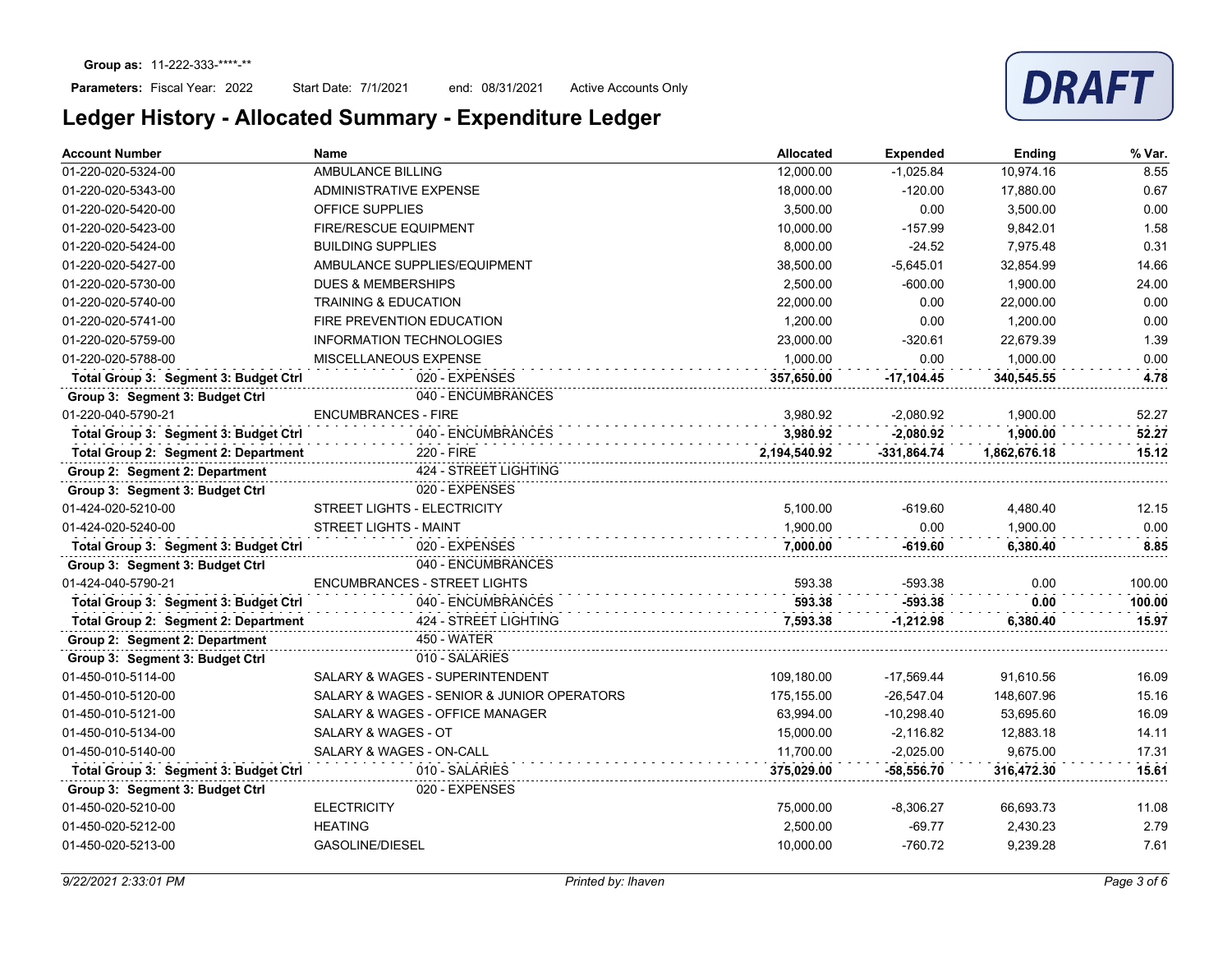Start Date: 7/1/2021 end: 08/31/2021 Active Accounts Only



| <b>Account Number</b>                 | <b>Name</b>                       | Allocated  | <b>Expended</b> | Ending     | % Var. |
|---------------------------------------|-----------------------------------|------------|-----------------|------------|--------|
| 01-450-020-5214-00                    | <b>CHEMICALS</b>                  | 25,000.00  | $-534.00$       | 24,466.00  | 2.14   |
| 01-450-020-5241-00                    | <b>REPAIRS/MAINT - MAINS</b>      | 13,500.00  | 0.00            | 13,500.00  | 0.00   |
| 01-450-020-5242-00                    | <b>REPAIRS/MAINT - STATIONS</b>   | 40,000.00  | $-4,032.29$     | 35,967.71  | 10.08  |
| 01-450-020-5243-00                    | <b>REPAIRS/MAINT - BUILDINGS</b>  | 5,000.00   | 0.00            | 5,000.00   | 0.00   |
| 01-450-020-5244-00                    | <b>REPAIRS/MAINT - TESTING</b>    | 15,000.00  | $-208.50$       | 14,791.50  | 1.39   |
| 01-450-020-5245-00                    | <b>REPAIRS/MAINT - GROUNDS</b>    | 8,000.00   | $-723.66$       | 7,276.34   | 9.05   |
| 01-450-020-5246-00                    | <b>REPAIRS/MAINT - VEHICLES</b>   | 3,200.00   | 0.00            | 3,200.00   | 0.00   |
| 01-450-020-5249-00                    | <b>UNIFORMS</b>                   | 2,000.00   | $-192.00$       | 1,808.00   | 9.60   |
| 01-450-020-5270-00                    | <b>TELEPHONE</b>                  | 3,100.00   | $-371.20$       | 2.728.80   | 11.97  |
| 01-450-020-5276-00                    | <b>CONSUMPTION ASSESSMENT</b>     | 2,000.00   | 0.00            | 2,000.00   | 0.00   |
| 01-450-020-5311-00                    | <b>ENGINEERING/LEGAL</b>          | 50,000.00  | 0.00            | 50,000.00  | 0.00   |
| 01-450-020-5340-00                    | <b>LEGAL ADVERTISEMENT</b>        | 5,000.00   | 0.00            | 5,000.00   | 0.00   |
| 01-450-020-5341-00                    | <b>POSTAGE</b>                    | 7,500.00   | $-809.60$       | 6,690.40   | 10.79  |
| 01-450-020-5342-00                    | <b>PRINTING</b>                   | 8,000.00   | $-299.37$       | 7,700.63   | 3.74   |
| 01-450-020-5420-00                    | <b>OFFICE SUPPLIES</b>            | 1,000.00   | 0.00            | 1,000.00   | 0.00   |
| 01-450-020-5421-00                    | COMPUTER/COPY EXPENSE             | 8,300.00   | $-1,410.00$     | 6,890.00   | 16.99  |
| 01-450-020-5424-00                    | <b>BUILDING SUPPLIES</b>          | 500.00     | 0.00            | 500.00     | 0.00   |
| 01-450-020-5425-00                    | TOOLS/HARDWARE                    | 1,500.00   | 0.00            | 1,500.00   | 0.00   |
| 01-450-020-5450-00                    | <b>METER REPLACEMENT</b>          | 10,000.00  | 0.00            | 10,000.00  | 0.00   |
| 01-450-020-5730-00                    | <b>DUES &amp; LICENSES</b>        | 2,650.00   | $-1,120.64$     | 1,529.36   | 42.29  |
| 01-450-020-5740-00                    | <b>TRAINING &amp; EDUCATION</b>   | 6,000.00   | $-217.60$       | 5,782.40   | 3.63   |
| 01-450-020-5788-00                    | MISCELLANEOUS EXPENSE             | 1,500.00   | 0.00            | 1,500.00   | 0.00   |
| 01-450-020-5789-00                    | SERVICE CONNECTIONS               | 26,000.00  | $-909.33$       | 25,090.67  | 3.50   |
| Total Group 3: Segment 3: Budget Ctrl | 020 - EXPENSES                    | 332,250.00 | $-19,964.95$    | 312,285.05 | 6.01   |
| Group 3: Segment 3: Budget Ctrl       | 040 - ENCUMBRANCES                |            |                 |            |        |
| 01-450-040-5790-21                    | <b>ENCUMBRANCES - WATER</b>       | 29,248.85  | $-1,926.59$     | 27,322.26  | 6.59   |
| Total Group 3: Segment 3: Budget Ctrl | 040 - ENCUMBRANCES                | 29,248.85  | $-1,926.59$     | 27,322.26  | 6.59   |
| Group 3: Segment 3: Budget Ctrl       | 090 - TRANSFERS                   |            |                 |            |        |
| 01-450-090-5963-00                    | USDA MAINTENANCE RESERVE TRANSFER | 15,500.00  | 0.00            | 15,500.00  | 0.00   |
| Total Group 3: Segment 3: Budget Ctrl | 090 - TRANSFERS                   | 15,500.00  | 0.00            | 15,500.00  | 0.00   |
| Total Group 2: Segment 2: Department  | 450 - WATER                       | 752,027.85 | -80,448.24      | 671,579.61 | 10.70  |
| Group 2: Segment 2: Department        | 490 - FACILITIES MAINTENANCE      |            |                 |            |        |
| Group 3: Segment 3: Budget Ctrl       | 010 - SALARIES                    |            |                 |            |        |
| 01-490-010-5160-00                    | SALARY & WAGES - PART TIME        | 3,759.00   | $-860.44$       | 2,898.56   | 22.89  |
| Total Group 3: Segment 3: Budget Ctrl | 010 - SALARIES                    | 3,759.00   | $-860.44$       | 2,898.56   | 22.89  |
| Group 3: Segment 3: Budget Ctrl       | 020 - EXPENSES                    |            |                 |            |        |
| 01-490-020-5210-00                    | <b>ELECTRICITY</b>                | 2,000.00   | -129.19         | 1,870.81   | 6.46   |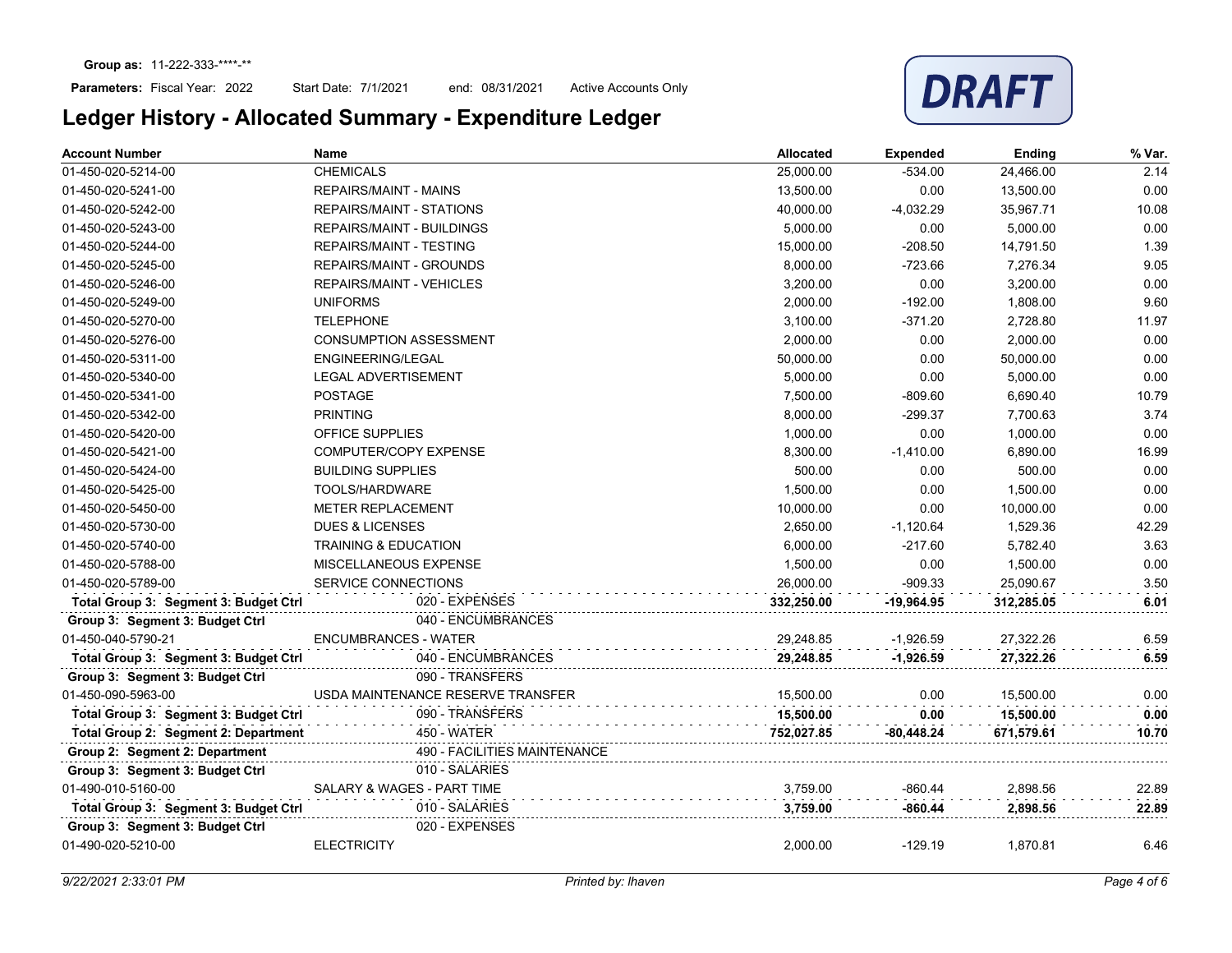Start Date: 7/1/2021 end: 08/31/2021 Active Accounts Only



| <b>Account Number</b>                 | <b>Name</b>                            | <b>Allocated</b> | <b>Expended</b> | Ending     | % Var. |
|---------------------------------------|----------------------------------------|------------------|-----------------|------------|--------|
| 01-490-020-5211-00                    | <b>WATER</b>                           | 400.00           | 0.00            | 400.00     | 0.00   |
| 01-490-020-5212-00                    | <b>HEAT - OIL/GAS</b>                  | 2.400.00         | $-14.74$        | 2.385.26   | 0.61   |
| 01-490-020-5243-00                    | <b>REPAIRS/MAINT - BUILDINGS</b>       | 7,000.00         | $-187.20$       | 6,812.80   | 2.67   |
| 01-490-020-5245-00                    | <b>REPAIRS/MAINT - GROUNDS</b>         | 5,000.00         | $-609.00$       | 4,391.00   | 12.18  |
| 01-490-020-5251-00                    | <b>REPAIRS/MAINT - HVAC</b>            | 500.00           | 0.00            | 500.00     | 0.00   |
| 01-490-020-5270-00                    | <b>TELEPHONE</b>                       | 1.700.00         | $-319.31$       | 1.380.69   | 18.78  |
| 01-490-020-5273-00                    | <b>ALARM SERVICE</b>                   | 425.00           | 0.00            | 425.00     | 0.00   |
| 01-490-020-5424-00                    | <b>BUILDING SUPPLIES</b>               | 200.00           | 0.00            | 200.00     | 0.00   |
| 01-490-020-5426-00                    | <b>CUSTODIAL SUPPLIES</b>              | 300.00           | 0.00            | 300.00     | 0.00   |
| 01-490-020-5788-00                    | MISCELLANEOUS EXPENSE                  | 100.00           | 0.00            | 100.00     | 0.00   |
| Total Group 3: Segment 3: Budget Ctrl | 020 - EXPENSES                         | 20,025.00        | $-1,259.44$     | 18,765.56  | 6.29   |
| Group 3: Segment 3: Budget Ctrl       | 040 - ENCUMBRANCES                     |                  |                 |            |        |
| 01-490-040-5790-21                    | <b>ENCUMBRANCES - PUBLIC BUILDINGS</b> | 279.00           | $-279.00$       | 0.00       | 100.00 |
| Total Group 3: Segment 3: Budget Ctrl | 040 - ENCUMBRANCES                     | 279.00           | $-279.00$       | 0.00       | 100.00 |
| Total Group 2: Segment 2: Department  | 490 - FACILITIES MAINTENANCE           | 24,063.00        | $-2,398.88$     | 21,664.12  | 9.97   |
| Group 2: Segment 2: Department        | 610 - PUBLIC LIBRARY                   |                  |                 |            |        |
| Group 3: Segment 3: Budget Ctrl       | 020 - EXPENSES                         |                  |                 |            |        |
| 01-610-020-5766-00                    | <b>LIBRARY FUNDING</b>                 | 24.255.00        | $-24,255.00$    | 0.00       | 100.00 |
| Total Group 3: Segment 3: Budget Ctrl | 020 - EXPENSES                         | 24,255.00        | $-24,255.00$    | 0.00       | 100.00 |
| Total Group 2: Segment 2: Department  | 610 - PUBLIC LIBRARY                   | 24,255.00        | $-24,255.00$    | 0.00       | 100.00 |
| Group 2: Segment 2: Department        | 710 - DEBT SERVICE                     |                  |                 |            |        |
| Group 3: Segment 3: Budget Ctrl       | 020 - EXPENSES                         |                  |                 |            |        |
| 01-710-020-5911-00                    | LONG TERM DEBT-PRINCIPAL -USDA         | 52,632.00        | 0.00            | 52,632.00  | 0.00   |
| 01-710-020-5912-00                    | LONG TERM DEBT - PRINCIPAL (new note)  | 230,000.00       | 0.00            | 230,000.00 | 0.00   |
| 01-710-020-5915-00                    | <b>LONG TERM DEBT - INTEREST</b>       | 73.000.00        | 0.00            | 73,000.00  | 0.00   |
| 01-710-020-5916-00                    | LONG TERM DEBT-INTEREST - USDA         | 40,263.00        | 0.00            | 40,263.00  | 0.00   |
| 01-710-020-5926-00                    | SHORT TERM INTEREST - ABATEMENTS       | 50.00            | 0.00            | 50.00      | 0.00   |
| Total Group 3: Segment 3: Budget Ctrl | 020 - EXPENSES                         | 395,945.00       | 0.00            | 395,945.00 | 0.00   |
| Total Group 2: Segment 2: Department  | 710 - DEBT SERVICE                     | 395,945.00       | 0.00            | 395,945.00 | 0.00   |
| Group 2: Segment 2: Department        | 910 - EMPLOYEE BENEFITS                |                  |                 |            |        |
| Group 3: Segment 3: Budget Ctrl       | 020 - EXPENSES                         |                  |                 |            |        |
| 01-910-020-5753-00                    | <b>INSURANCE - HEALTH</b>              | 323,000.00       | -48,822.86      | 274,177.14 | 15.12  |
| 01-910-020-5754-00                    | <b>INSURANCE - LIFE</b>                | 500.00           | $-54.08$        | 445.92     | 10.82  |
| 01-910-020-5755-00                    | INSURANCE - DENTAL                     | 19,500.00        | $-2,754.84$     | 16,745.16  | 14.13  |
| 01-910-020-5756-00                    | MEDICAL INSURANCE OPTION PAYMENT       | 42,530.00        | $-11,440.10$    | 31,089.90  | 26.90  |
| 01-910-020-5760-00                    | RETIREMENT ASSESSMENT                  | 322,870.00       | $-322,863.00$   | 7.00       | 100.00 |
| Total Group 3: Segment 3: Budget Ctrl | 020 - EXPENSES                         | 708.400.00       | $-385.934.88$   | 322.465.12 | 54.48  |